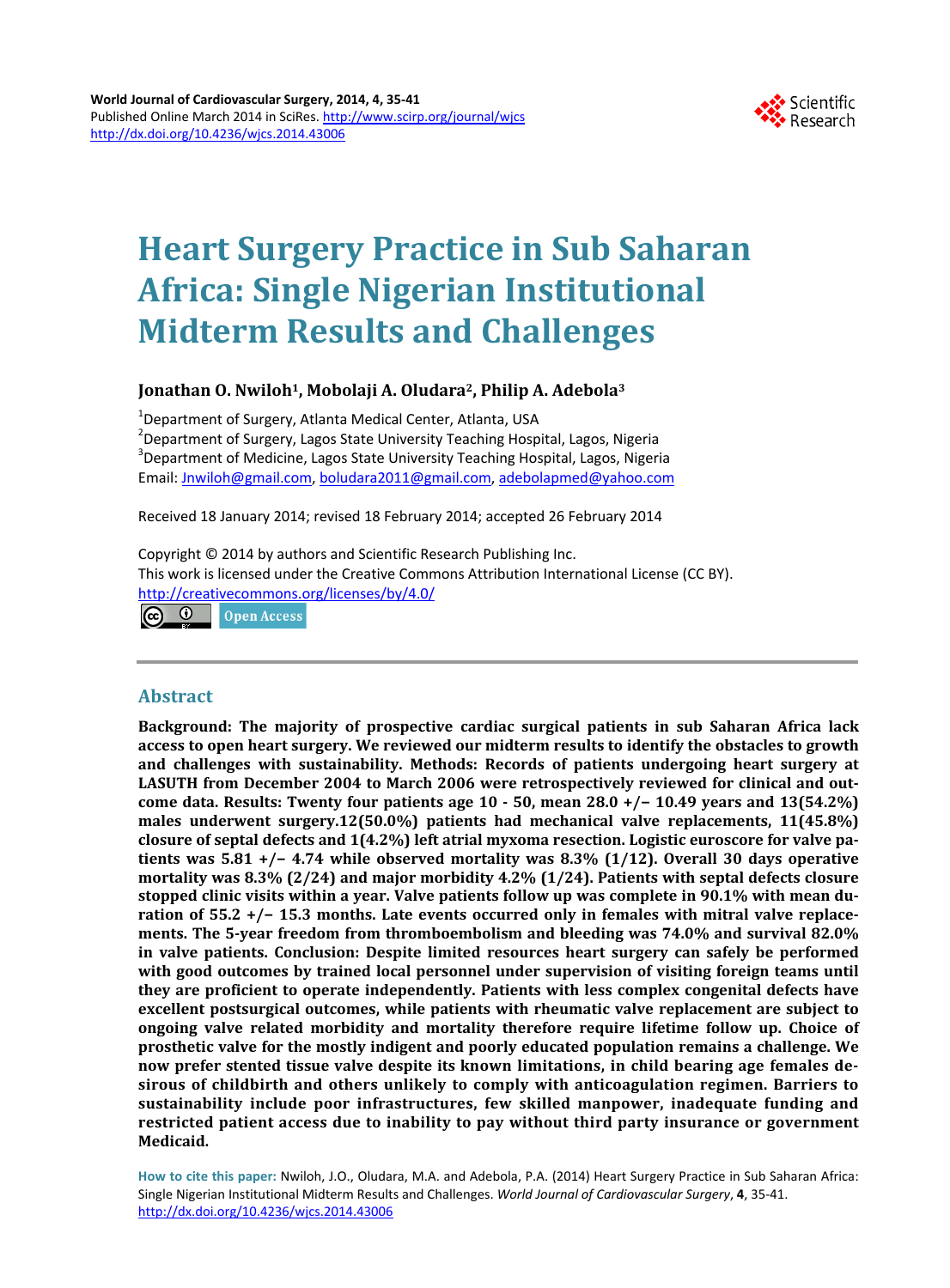## **Keywords**

#### **Open Heart Surgery; Prosthetic Valve Choice; Anticoagulation**

### **1. Introduction**

Cardiovascular diseases (CVDs) predominantly heart disease and stroke are the number one causes of death globally accounting for 17 million out of the 57 million annual deaths worldwide [\[1\].](#page-6-0) Majority of these deaths comes from low and middle income countries such as those found in sub Saharan Africa (SSA) with manpower and infrastructural limitations. Although communicable disease (CDs) especially AIDS presently account for the majority of deaths in Africa, the burden of CVDs is however on the increase with adoption of western lifestyles and is expected to become Africa's number one killer by 2025. Nigeria the most populous country in Africa with 160 million citizens in 2004 had no active open heart surgery center after the closure of the only program at University of Nigeria Teaching Hospital, Enugu a few years earlier [\[2\]](#page-6-1) [\[3\].](#page-6-2) Patients with heart disease requiring lifesaving surgery who could afford the costs therefore had to travel outside of the country for treatment. It was against this backdrop that Lagos State Government in partnership with an American based non-governmental organization, Global Eagle Foundation commenced heart surgery at Lagos State University Teaching Hospital (LASUTH).

#### **2. Material and Methods**

The records of patients who underwent open heart surgery with aide of cardiopulmonary bypass (CPB) at LASUTH between December 2004 and March 2006 during three consecutive cardiac surgery missions were retrospectively reviewed. Patients undergoing non pump heart surgery were excluded from the study. The operated patients were selected from a pool of patients with known heart diseases followed at the Cardiology Clinic. Potential surgical candidates were screened prior to each planned cardiac surgery mission. Diagnoses were established non-invasively through clinical evaluation, electrocardiogram, chest x-ray and transthoracic echocardiogram (TTE). Transesophageal echocardiogram (TEE) and cardiac catheterization were not available at the hospital. Short listed patients were then screened for HIV/AIDS, Hepatitis B and C, and positive patients were excluded from surgery. Pediatric patients less than 10 years were also excluded for technical reasons. Highest priority was given to symptomatic patients with advanced stages of disease due to the limited resources. Patients with valvular heart disease all met the American College of Cardiology/American Heart Association (ACC/ AHA) class 1 indication for surgery. Preoperative risk assessment for valve patients was performed using the logistic Euroscore. All operations were elective and performed via standard median sternotomy with CPB through ascending aortic and bicaval cannulations, except in aortic valve replacements where a single venous cannula were used. Moderate systemic hypothermia at 30 ˚C was utilized and myocardial protection during the period of aortic cross clamping was with cold blood cardioplegia administered antegrade, retrograde or both. Swan Ganz catheter was reserved when available for sicker patients to facilitate hemodynamic management. Intraaortic balloon pump (IABP) was used when cardiogenic shock was refractory to inotropic support. All mitral valve replacements were performed with preservation of the subvalvular apparatus. There was no attempt at valve repair due to lack of intraoperative TEE to assess competency of repair, and also because of need for complete resolution of the pathology as the surgery offered the only one chance opportunity for cure in these mostly indigent patients. Intraoperative blood conservation techniques utilized included retrograde pump priming, cell saver and removal of patient's blood for later reinfusion at completion of CPB and heparin reversal. Valve replacement patients were started on intravenous heparin 48 hours postoperatively if no bleeding problems and discontinued after prolongation of International normalized ratio (INR) within target range with Coumadin. Anticoagulation was continued after discharge with target INR between 2.0 - 3.0 and 2.5 - 3.5 for aortic and mitral mechanical valves respectively.

Data were entered into an excel spreadsheet and imported into Sigma Plot (Systat Software, Inc., San Jose, CA) for statistical analysis. Operative mortality was defined as death within 30 days of surgery. Categorical variables were reported using number and percent of observations, while continuous variables were reported as mean +/− standard deviation. Survival rates were calculated using the actuarial Kaplan Meier method. Post hos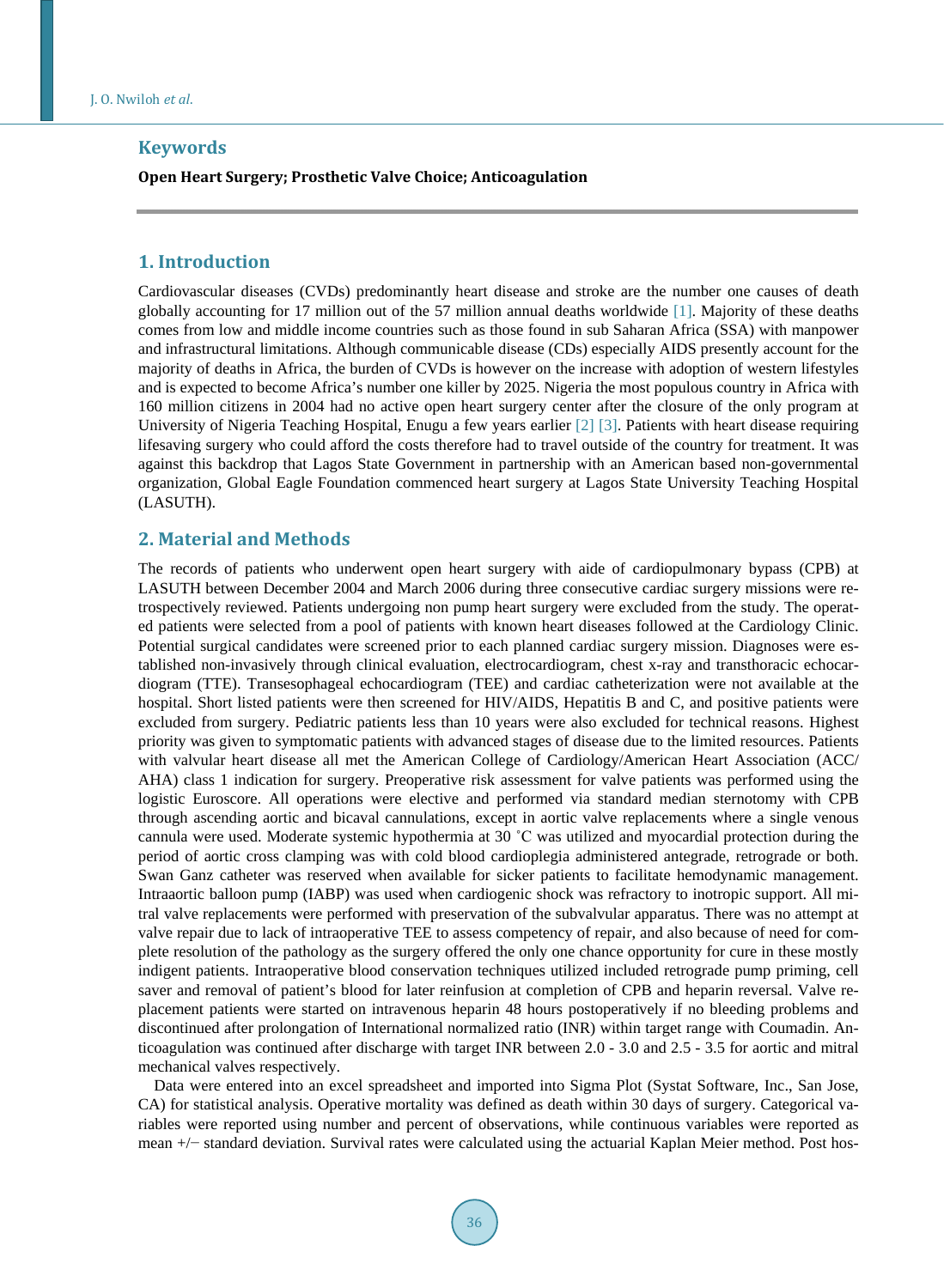pital discharge follow-up was through clinic visits and telephone calls. Follow up for this review was up to December 31, 2010.

#### **3. Results**

Twenty four patients comprising of 13(54.2%) males and 11(45.8%) females, age range 11 - 50, mean  $28.0 +/-$ 10.49 years underwent open heart surgery during this time period. 12(50.0%) patients had valve surgery consisting of 8 mitral and 4 aortic valve replacements. Majority 75.5% (6/8) of mitral valve replacement patients were females, while majority 75.0% (3/4) of aortic valve patients were males. All valve replacements were with mechanical prosthesis, comprising 8 St. Jude Medical and 4 ATS valves. Chronic atrial fibrillation was present only in patients with mitral valve disease occurring in 62.5% (5/8) patients, one of who underwent concomitant left and right atrial radiofrequency ablation. 11(45.8%) patients underwent closure of intracardiac septal defects and 1(4.2%) patient had resection of a large left atrial myxoma. CPB time mean was 131.2 +/− 60.1 minutes (range 48 - 265) and aortic cross clamp mean was 79.6 +/− 39.3 minutes (range 20 - 132). Length of hospital stay mean was 13.7 +/− 5.4 days (range 7 - 27). One patient (4.2%) with chronic aortic insufficiency and severe LV dysfunction after aortic valve replacement developed hemodynamic instability in the ICU and required insertion of IABP. All patients were extubated within 24 hours. Major morbidity occurred only in one patient (4.2%) with mediastinal reexploration for post-operative bleeding. There were 2(8.4%) operative deaths. One male patient with severe left ventricular (LV) dysfunction and supra systemic pulmonary hypertension, died from cardiogenic shock following mitral valve replacement during our first surgical mission. The second death occurred in a female patient with undiagnosed 1 cm patent ductus arteriosus (PDA) on preoperative TTE that was inadvertently injured during surgery for ventricular septal defect (VSD) closure. Repair of the tear in the aortic arch required deep hypothermic circulatory arrest (DHCA), and patient died from coagulopathy and bleeding, **[Table 1](#page-2-0)**. Follow up in valve patients was complete in 90.9%, with only one patient (9.1%) lost to follow up at 36 months after he relocated to the United States. Mean duration of follow up was 55.2 +/− 15.3 months, range 27 - 73 months. All valve patients preoperatively were either in NYHA Class III/IV and postoperatively were in Class I with the exception of one patient in Class II. There were 2 (18.2%) late deaths, both in two females with mitral valve replacements. One patient with ATS valve who was non-compliant with her Coumadin regimen died in hospital at 27 months from thromboembolic stroke. The second patient with a St. Jude valve who was on Coumadin and compliant with INR in target range died suddenly at home at 36 months. Late major morbidity occurred in one female patient with a St. Jude mitral valve who had bleeding and two recurrent spontaneous  $1<sup>st</sup>$  trimester abortions and is yet to have a live baby. For valve patients, the 5-year survival was 82.0% and 5-year freedom from thromboembolism and bleeding 74.0%, **[Figures 1](#page-3-0)** and **[2](#page-3-1)**. Patients who underwent closure of atrial and ventricular septal defects were lost to follow up within one year of surgery.

## **4. Discussion**

Open heart surgery is now widely practiced worldwide since the first successful human closure of congenital heart defect with the heart lung machine in 1953 by John Gibbon. However, over half a century later, only very few hospitals in SSA have the capacity to perform heart surgery for a myriad of reasons. To put it in perspective

<span id="page-2-0"></span>

| Table 1. Operations, morbidity, mortality. |        |                          |                          |
|--------------------------------------------|--------|--------------------------|--------------------------|
| Operation                                  | Number | Major Morbidity (%)      | Mortality (%)            |
| <b>ASD</b> Closure                         |        |                          | $\overline{\phantom{a}}$ |
| <b>VSD Closure</b>                         | 4      | $\overline{\phantom{a}}$ |                          |
| <b>MVR</b>                                 |        | ٠                        |                          |
| $MVR + Artificial Ablation$                |        | ۰                        |                          |
| AVR                                        | 4      |                          | ٠                        |
| Resection LA Myxoma                        |        | -                        | $\overline{\phantom{a}}$ |
| Total                                      | 24     | 1(4.2)                   | 2(8.3)                   |

Legend: ASD—Atrial Septal Defect; VSD—Ventricular Septal Defect; MVR—Mitral Valve Replacement; AVR—Aortic Valve Replacement; LA— Left Atrium.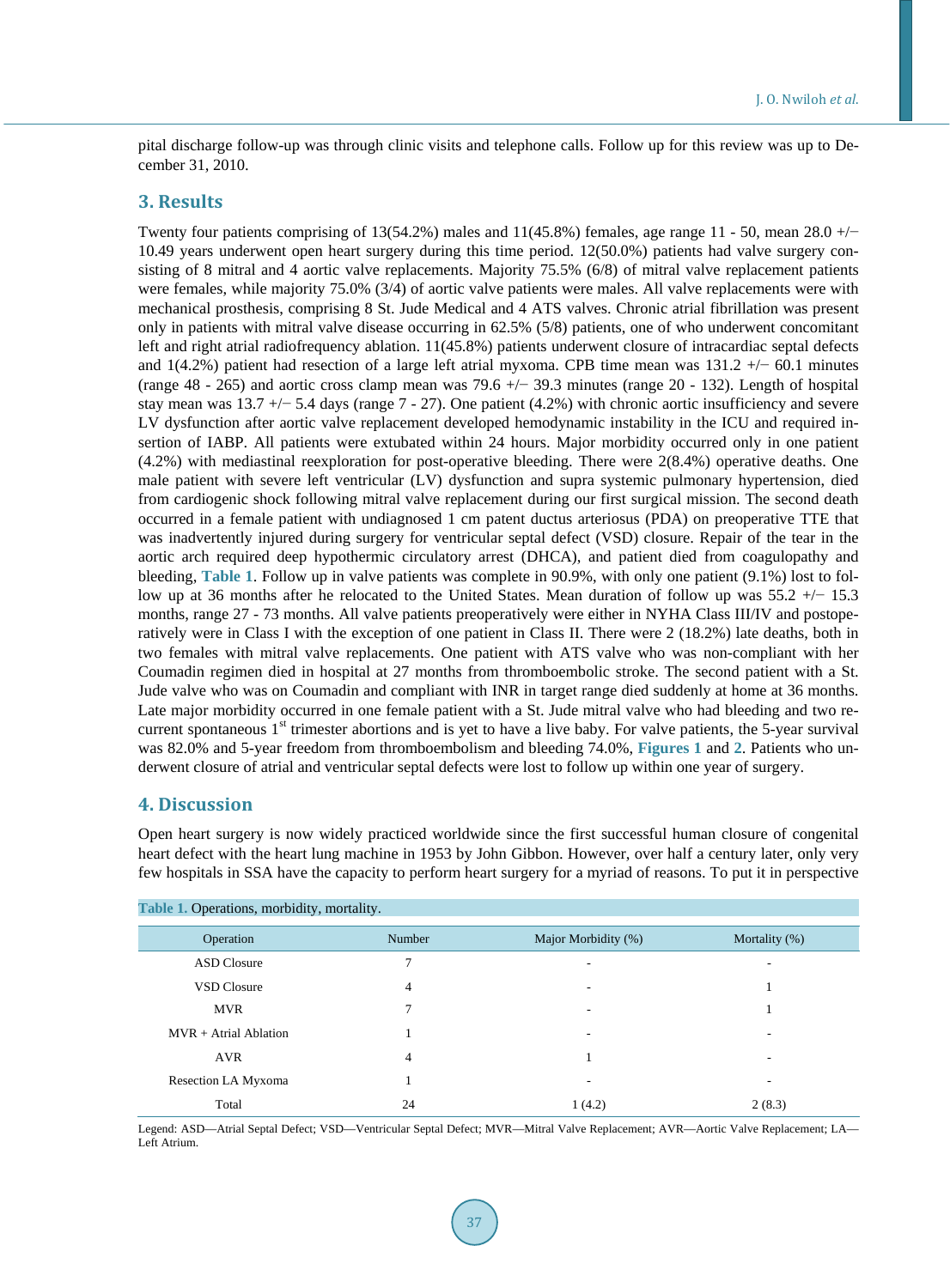<span id="page-3-0"></span>J. O. Nwiloh *et al*.



**Figure 1.** Kaplan-Meier survival analysis for valve patients.

<span id="page-3-1"></span>

**Figure 2.** Freedom from bleeding & thromboembolism for valve patients.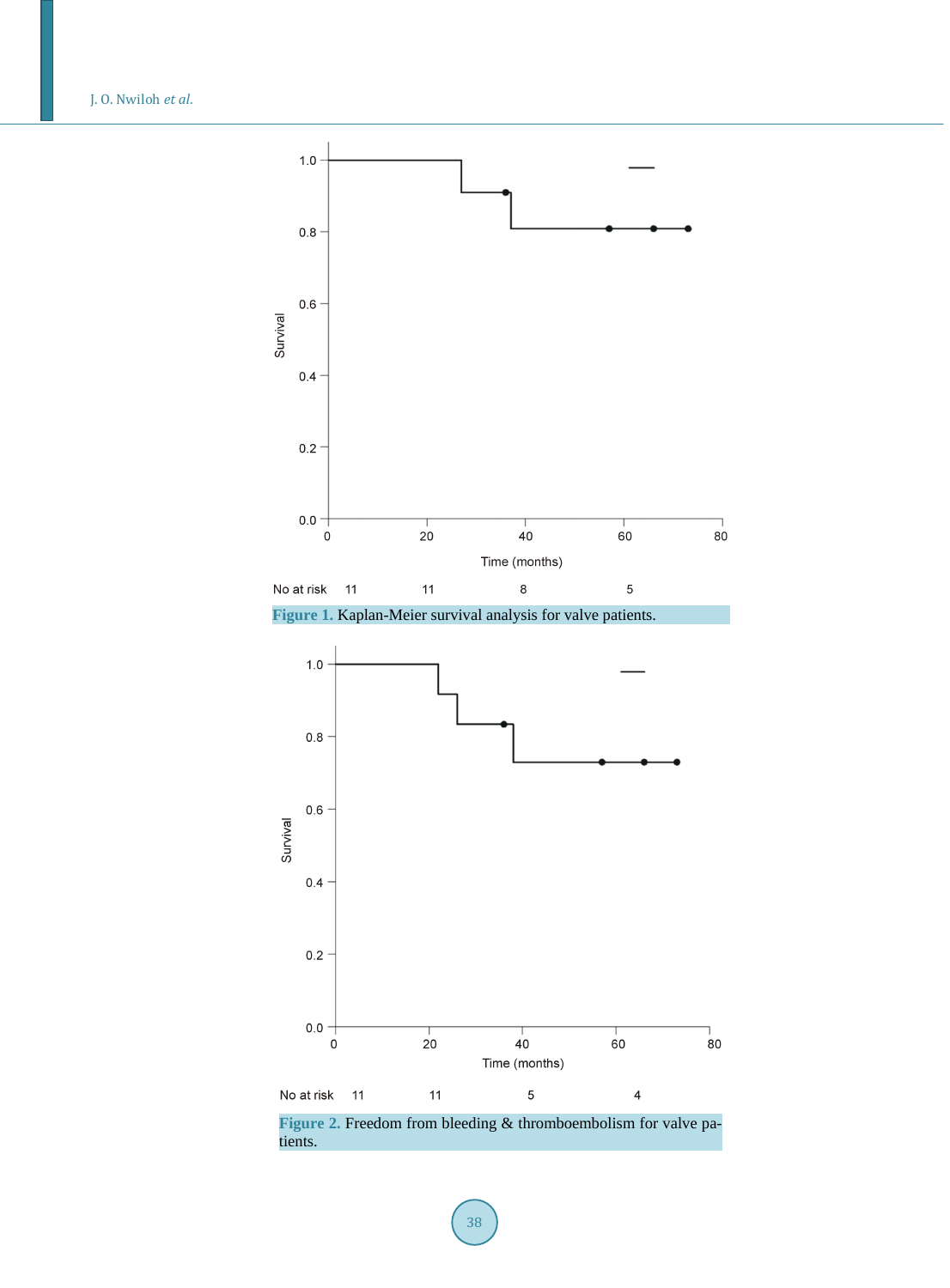there are 1222 open heart surgeries per million population in North America compared to 18 per million in Africa [\[1\].](#page-6-0) Majority of the heart surgery programs in Africa are concentrated mainly in Egypt and South Africa, with only a scattered few in West, East and Central Africa [\[4\]](#page-6-3) [\[5\].](#page-6-4) In SSA as in other developing parts of the world, the challenges associated with commencing open heart surgery are multifactorial and often seems insurmountable. Limited government funding for public hospitals and manpower shortage are two obvious major impediments. A 2008 WHO report [\[6\]](#page-6-5) states that Africa bears 25% of the global burden of disease with only 2% of the workforce. MacGowan [\[7\]](#page-6-6) in his worldwide review of surgical manpower estimates that Africa may have less than 1% of the number of surgeons in the U.S. despite having three times the population. Similarly Turino [\[8\]](#page-6-7) in a 2002 review of worldwide distribution of cardiothoracic surgeons per million population shows North America with 26.7, Western Europe 27.8, Europe 8.9, South America 2.6, Asia 0.99 and Africa 0.26. Africa comes a distant last with <1% the number of cardiothoracic surgeons in North America. In a more recent unpublished 2012 survey by the Pan Africa Society of Cardiovascular Surgeons (PASCATS) there were only 933 cardiothoracic surgeons registered with the cardiothoracic surgery network from Africa which has a population of 1.1 billion. Of these, 668 (71.6%) were in North Africa with a surgeon ratio of 3:1 million and the remaining 256 (28.4%) in SSA with a ratio of 0.3:1 million. Nigeria the most populous country in Africa with 160 million had only 35 cardiothoracic surgeons giving a ratio of 0.00000021 per million, and with vast majority practicing non cardiac thoracic surgery. Other mitigating factors include inadequate infrastructures and inability of patients to afford the expense associated with heart surgery in the absence of third party insurance payers or government Medicaid assistance for the poor. The infrastructural limitations are evident right from the onset of illness when challenges are often encountered in establishing the correct diagnosis in most hospitals [\[9\].](#page-6-8) While a simple diagnostic tool such as transthoracic echocardiography is widely available in the developed World, in SSA countries such as Nigeria, this tool remains a luxury in majority of the hospitals. The diagnostic challenges are further compounded because there are few trained and experienced echocardiographers and physicians that can accurately perform and interpret the results respectively. Complementary diagnostic modalities such as TEE, Cardiac MRI and cardiac catheterization are rare to non-existent in Nigeria as in most SSA Countries. Determining patient's operability could therefore on occasions be quite challenging in the absence of a cardiac catheterization. Pulmonary artery pressures estimated by TTE were sometimes misleading. With unavailability of swan ganz catheter for most cases, correct pulmonary artery pressures could only be accurately determined by direct measurement after sternotomy. Oxygen saturations were measured intraoperatively at different levels to calculate step up to confirm diagnosis and also adequacy of shunt closure. Fortunately with the young age of operated patients been predominantly less than 40 years, there were no concerns for possible occult coronary artery disease (CAD). The vast majority of patients in SSA including Nigeria requiring heart surgery have either congenital or acquired rheumatic valvular heart disease. Most of these are found in pediatric, adolescence and young adult population. Because of the hitherto unavailability of open heart surgery in Nigeria, many succumb early to their disease and do not survive to adulthood. CAD is relatively rare although there is however now compelling evidence that there is an increasing incidence of CAD with the recent private hospital opening of a cardiac catheterrization laboratory in Lagos performing percutaneous coronary intervention and the referral of patients for coronary artery bypass surgery. CAD therefore appears to have been previously under diagnosed due to lack of definitive diagnostic tools. In the present series though, we were able to achieve a high diagnostic accuracy of most pathologies with only TTE due to the expertise of the local cardiologist. One patient had an undiagnosed large PDA that was inadvertently injured at surgery and required DHCA for repair. Patient subsequently died from bleeding secondary to coagulopathy. Contributory factors were also the lack of component blood therapy. Many blood banks in Nigeria can only transfuse whole blood and lack capacity to separate different blood components. This practice can potentially result in transfusion of large blood volumes in patients with post cardiotomy bleeding that might otherwise require only platelets, fresh frozen plasma or cryoprecipitate for hemostasis. Many of our patients because of their young age had few co morbidities other than malnutrition from cardiac cachexia secondary to long standing heart disease. Valvular patients especially those with mitral disease and large left atrium also frequently had associated chronic atrial fibrillation. The observed 30 days mortality of 8.3% in the valve surgery subgroup was within the range predicted by the logistic euroscore. The foreign team nurses working with the local nursing staff were able to provide excellent postoperative care in less than ideal circumstances which also contributed to the good clinical outcome of the surgeries. The use of mechanical valve in all patients was based on the rationale that these patients were unlikely to have a second opportunity should another surgery be required for early failure of a repair or premature structural deterioration with bioprosthetic valve.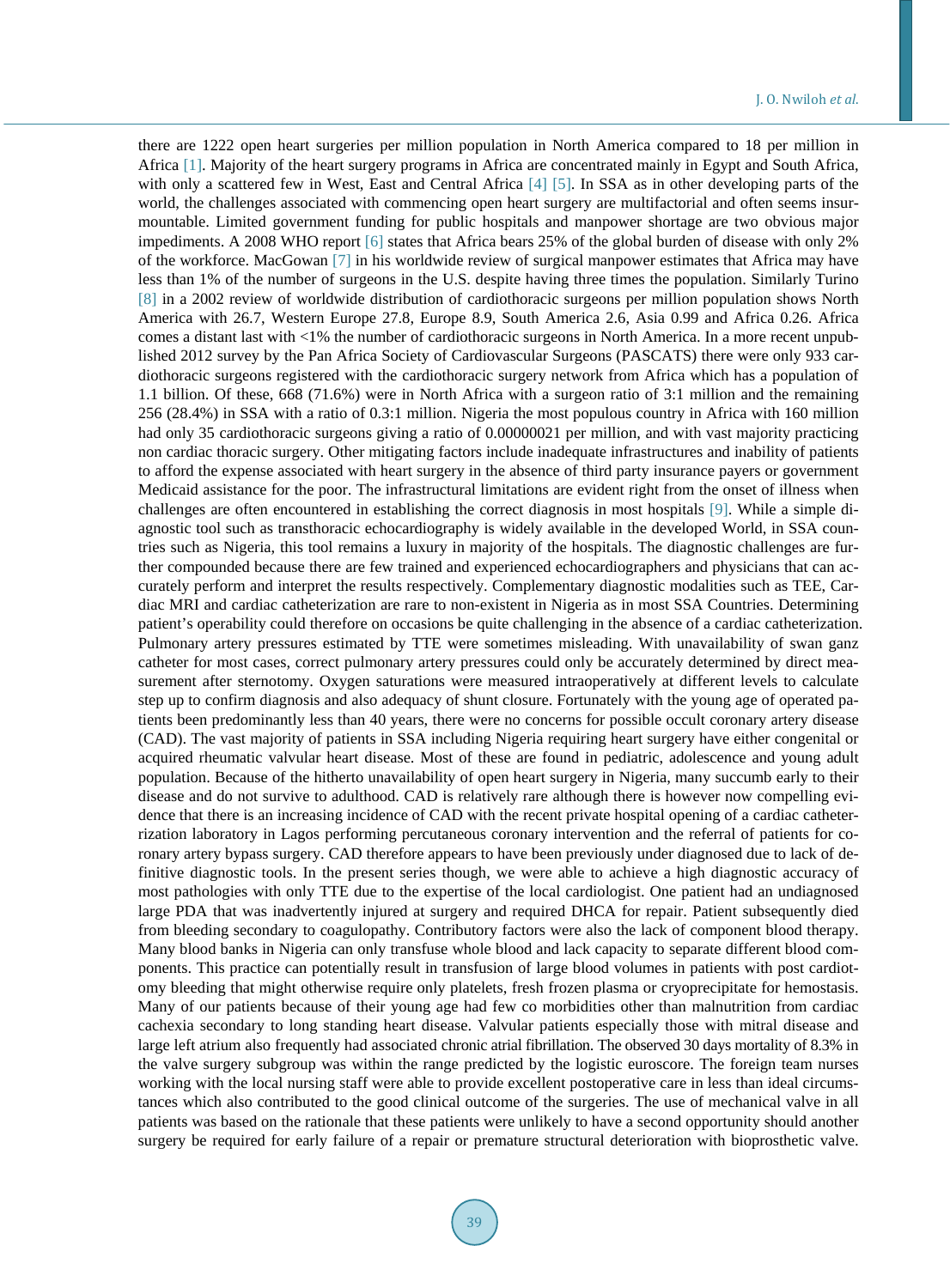However the trade-off was the anticoagulant related problems of bleeding and thromboembolism associated with mechanical valves. 5 year freedom from thromboembolism or bleeding was 74.0%. Although patients with chronic atrial fibrillation regardless of implanted valve type may still require anticoagulation, they could at least potentially stop with bioprosthetic valve with less risk of disastrous consequences compared to mechanical valves. Atrial radiofrequency ablation which has a high rate of conversion to sinus rhythm in most patients would be of great help with these patients in avoiding long term anticoagulation except in those with mechanical valves. The available atricure machine was damaged with electrical power surge during the first usage and therefore was not available for our subsequent patients with chronic atrial fibrillation. The one patient who had ablation has remained in sinus rhythm for 5 years post surgery. The 82% 5 year survivalin our mechanical valve cases is within the range reported in a similar demographic population from South Africa [\[10\]](#page-6-9) and definitely superior to medical management as was the case prior to onset of the open heart program. There were no reoperations during the study period but there were two late deaths, one valve related and the second sudden and also likely valve related. One female patient on Coumadin for prosthetic valve has had trouble keeping pregnancies due to bleeding. Because of these experiences over the years with anticoagulation especially in young females desiring children, compliance issues and questionable accuracy of INR results from different laboratories, we have been compelled to reconsider our preference for mechanical valve despite the advantage of longer durability. With an unregulated local laboratories and largely indigent illiterate population afflicted with rheumatic heart disease, we now prefer a stented tissue valve when repair is not feasible especially in child bearing age females and other patients unlikely to comply with required lifelong anticoagulation and monitoring. Most patients and their families when fully informed in terms they can comprehend of these various local limitations and the long term pros and cons of biological versus mechanical valve, now tend to prefer the risks associated with biological valves. Most patients with uncomplicated isolated atrial and ventricular septal defects who survived surgery all did well and stopped clinic follow up within one year, as they no longer felt the need to see a physician in the absence of any further problems. The valve patients however require a lifetime of follow up and most continued with clinic visits during the study period. Study limitations include been retrospective, small number of patients and therefore limited statistical power. It however represents a significant progress in the most populous country in Africa, and has provided us an insight to the prevalent local problems in establishing a sustainable heart surgery program and how to surmount the challenges. There is need when working under less than ideal conditions prevalent in most of SSA, to be flexible and innovative in other to manage and maximize the limited resources for the maximum number of patients. This includes recycling of disposable consumables when it can be done safely, although these would be totally unacceptable by Western standards. However, with many competing interests for the limited healthcare budget, and a large pool of cardiac patients awaiting surgery, reusing supplies extends the services to more patients than might otherwise be possible. The surgical missions represented a paradigm shift in healthcare delivery at LASUTH, as the experience gained by the local physicians and nursing personnel in management of cardiac patients, in combination with improvements in the intensive care unit and blood bank services were subsequently deployed for treatment of other critically ill non cardiac patients with resultant improvement in quality of care for the healthcare system overall. The surgical mission model no doubt is temporal, but it helps presently fill a void and provides hands on practical experience for the local team, while building local capacity as a long term strategy. To develop and sustain new open heart programs in SSA therefore will require clearly defined attainable goals, especially boosting surgeon ratio by increasing the number of trainees in thoracic surgery residencies easily supported by the large pool of patients needing heart surgery. There is also need for a more comprehensive cardiovascular healthcare policy by the respective SSA governments, including policies encouraging private sector participation in establishing more heart surgery programs and residency training. Most African Governments have tended to emphasize and devote most of their healthcare budget to primary care and often consider surgery a luxury. However others such as Ozgediz *et al*. [\[11\]](#page-6-10) argue that surgery has long been neglected within global public health despite increasing evidence of cost effective surgical cure or palliation for many diseases in low and middle income countries as found in SSA. There is need therefore for governments to increase the percentage of the health budget allocated to tertiary care and strive to increase third party insurance coverage to more of the population, while offering subsidized medical assistance to the poor needing access to specialized surgical care such as open heart surgery.

In conclusion, the pioneering collaborative effort between LASUTH and Global Eagle Foundation, USA demonstrated the feasibility of performing heart surgery in a resource limited SSA Country like Nigeria with acceptable morbidity and mortality. These encouraging initial results have served as an impetus for the Lagos